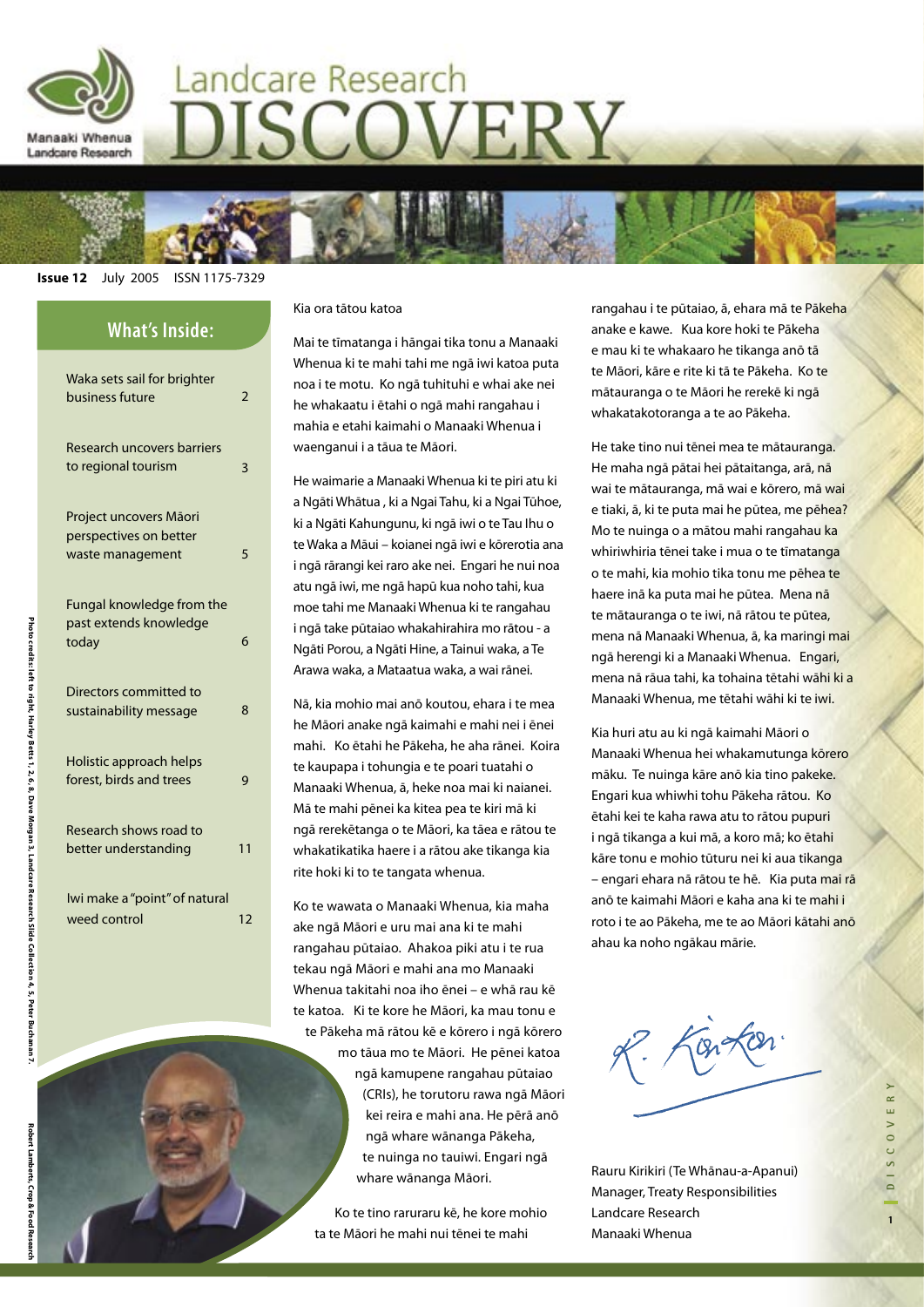# **Waka sets sail for brighter business future**

**Research on developing a Māori business brand is finding receptive markets in North America and Europe, and helping to clarify how Māori companies can best play to their strengths.** 

Waka Tohu is a four-year project aimed, quite literally, at becoming a vessel/waka to promote a Māori brand/tohu. Collaborators include Manaaki Whenua; Mana Taiao, a Māori-owned business research company; New Zealand Trade and Enterprise; the University of Waikato; Te Rūnanga o Ngāi Tahu; Wakatu Incorporation; Federation of Māori Authorities; Ministry of Tourism; and several Māori research consultants.

Waka Tohu's basic premise is to build on the scant existing research on Māori business, and to ascertain whether a

have a competitive advantage, particularly for exports. The project will also investigate the degree to which Māori businesses integrate the unique ethics and traditions of Māori culture. Do they tend to work as businesses based strongly on Māori values, and if so, how do they incorporate those values in their way of doing business?

"brand Māori" would

Manaaki Whenua **Science Manager for** Sustainable Business, Dr Richard Gordon, says that halfway into the project the early focus has been on understanding what is happening in Māori export markets. This has involved

Wakatu Incorporation, Tohu Wines

Vakatu Incorporation, Tohu Wines

case studies with seven successful Māori businesses, and New Zealand Trade and Enterprise-assisted surveys in North America, Europe and Asia.

"It is clear that a 'brand Māori' does hold currency in some export markets.

"We went to importers and trade fairs in Canada and the United States. Our questions related mainly to tourism, and the food and beverage industries.

"We found two levels of awareness. Many people had heard of New Zealand and of Māori, but did not have an awareness

of Māori products. However, they were responsive to new products, and new foods to come out of New Zealand's forests – for example, indigenous herbs such as pikopiko, horopito and kawakawa. We found opportunities for Māori businesses to crosslink their marketing there, creating a brand image.

"We also saw that there was little awareness of or interest in primary sector products, such as forestry products."

Mana Taiao director Buddy Mikaere (Ngāti Pūkenga, Ngāti Ranginui) says in some European markets there was a sound knowledge of Māori art and music, and



 $\Box$ Examples of Māori business branding for premium products. The Waka Tohu project aims to help Māori businesses identify their best markets and take advantage of their natural strengths.

strong interest in Māori art and design elements.

"We found this in Greece and Italy in particular – in fact, anywhere the 28th Māori Batallion had been! We had a distinct advantage there. Also, Greece and Italy have some cultural similarities – for example, they're big on families.

"I think the key to Māori brand marketing is to find those countries where we do have a profile, otherwise we face an uphill battle.

"Our surveys in Singapore, for example, showed there was little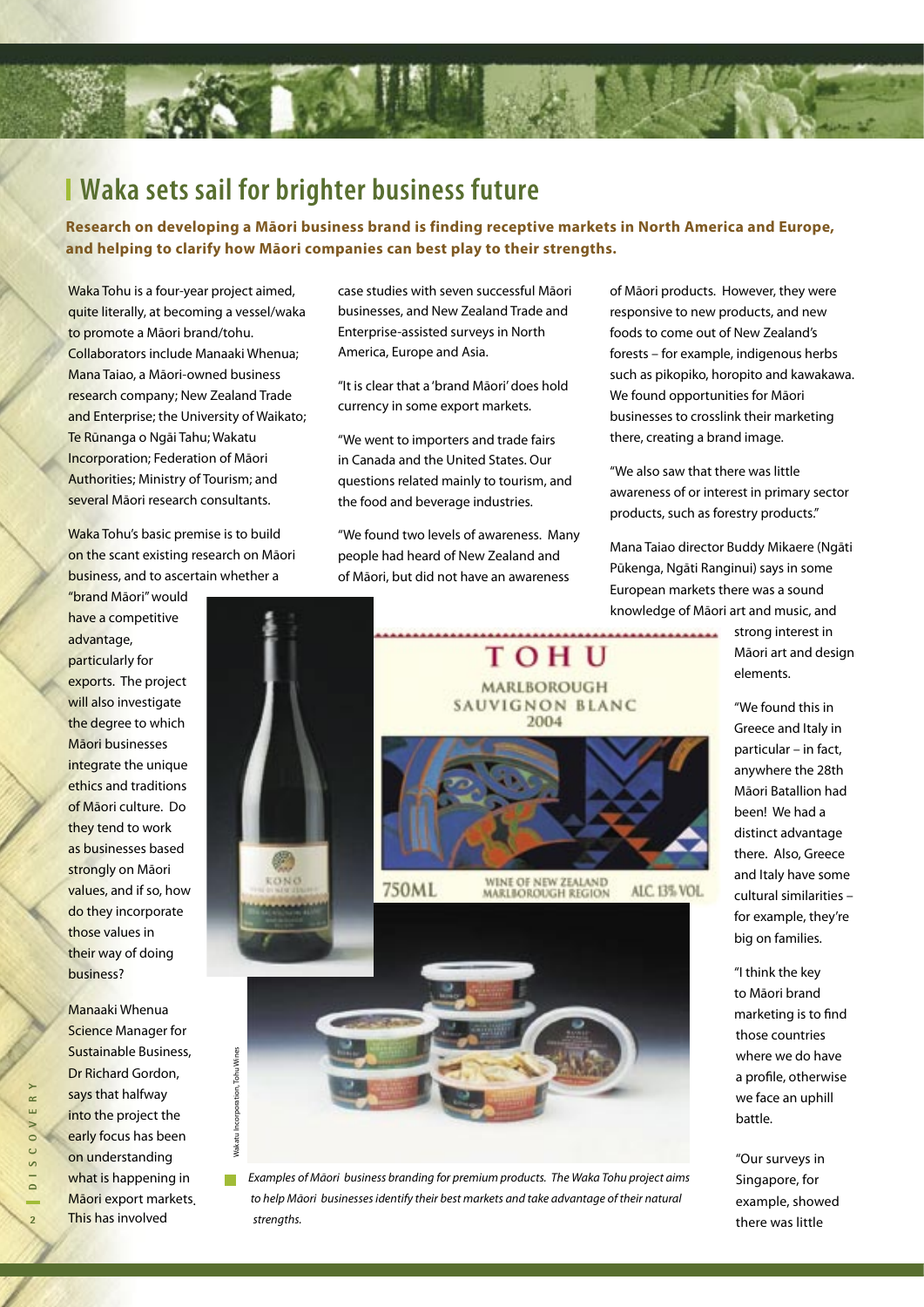**Brachynopus scutellaris.** *This native beetle is helping researchers to understand climate change.*

interest in cultural aspects but much more in whether our produce is fresh and competitively priced. So trying to establish a niche for a Māori brand there would probably not be the best use of our energies."

#### **"Third-World Guilt"**

Richard and Buddy say misconceptions about indigenous branding pose another potential barrier to building a Māori export brand.

"There was some consumer confusion that indigenous branding pertains to 'Third World' or developing economies, whose products are often purchased out of a sense of guilt," Buddy says.

"This was especially true of countries such as the United States and Australia where there are 'First Nation' peoples who tend to be at an economic disadvantage."

Richard agrees that perception is a potential barrier. "We are observing that premium, niche markets appear to hold the best future for marketing Māori products.



**Buddy Mikaere** 

"We want the brand to represent enduring quality and unique and ageless design features."

The next step is to work collectively with a pilot group of 10 Māori businesses, to create "brand Māori".

"We want to develop innovative models of business branding service development, for trial implementation

### **Research uncovers barriers to regional tourism**

#### **A new research initiative is set to help the development of Māori tourism.**

Tourism is increasingly important to New Zealand and contributes almost 10% of our GDP. International visitor numbers are rising by about 6% per year, and are forecast to reach 3 million in 2009. However, the "100% Pure New Zealand" brand relies on our "natural" environment, so tourism impacts on the environment must be carefully managed.

A four-year research project is underway to help iwi develop new, high-quality Māori tourism products and businesses, with a focus on cultural and eco-tourism. Manaaki Whenua and three Māori research providers are focusing on two

case study areas: the Bay of Plenty – Te Urewera Tairāwhiti region, where there are already a number of Māori tourism ventures, and Banks Peninsula, where four Ngāi Tahu rūnanga have been considering possible tourism initiatives. The three Māori research providers are the Tūhoe Tourism Federation, Te Urewera –Tairāwhiti Tourism Forum and Takuahi Research and Development Trust.

Manaaki Whenua researcher Dr Chrys Horn says successful Māori tourism ventures can have strong synergies with environmental and conservation goals. "If Māori can develop successful tourism by Māori businesses participating in the programme," says Buddy.

"We will also be looking more closely at how Māori companies incorporate aspects of Māori culture into their businesses. Many Western companies are asking themselves similar questions, such as 'how does this business contribute to my community? ' and are becoming increasingly focused on environmental and social impacts. The findings will be relevant to them also."

**Funding:** FRST (Foundation for Research, Science and Technology)

Contact: **Charles Eason** GordonR@LandcareResearch.co.nz Landcare Research, Auckland **Buddy Mikaere** Mana Taiao, EasonC@LandcareResearch.co.nz Auckland (0274) 446 095 Contact: **Richard Gordon** Landcare Research, Lincoln (03) 325 6700 buddy@manataiao.com

businesses on their land, this provides another avenue for rūnanga development. However, there are very few such ventures."

Dr Horn says there is little existing research on demand for Māori tourism products, and this is one important component of the study.

"We asked both foreign and domestic tourists how they judge a product's quality, and assessed the level of demand for Māori tourism products. Most tourists come to New Zealand to enjoy the environment, and some have more interest in engaging with local culture than others.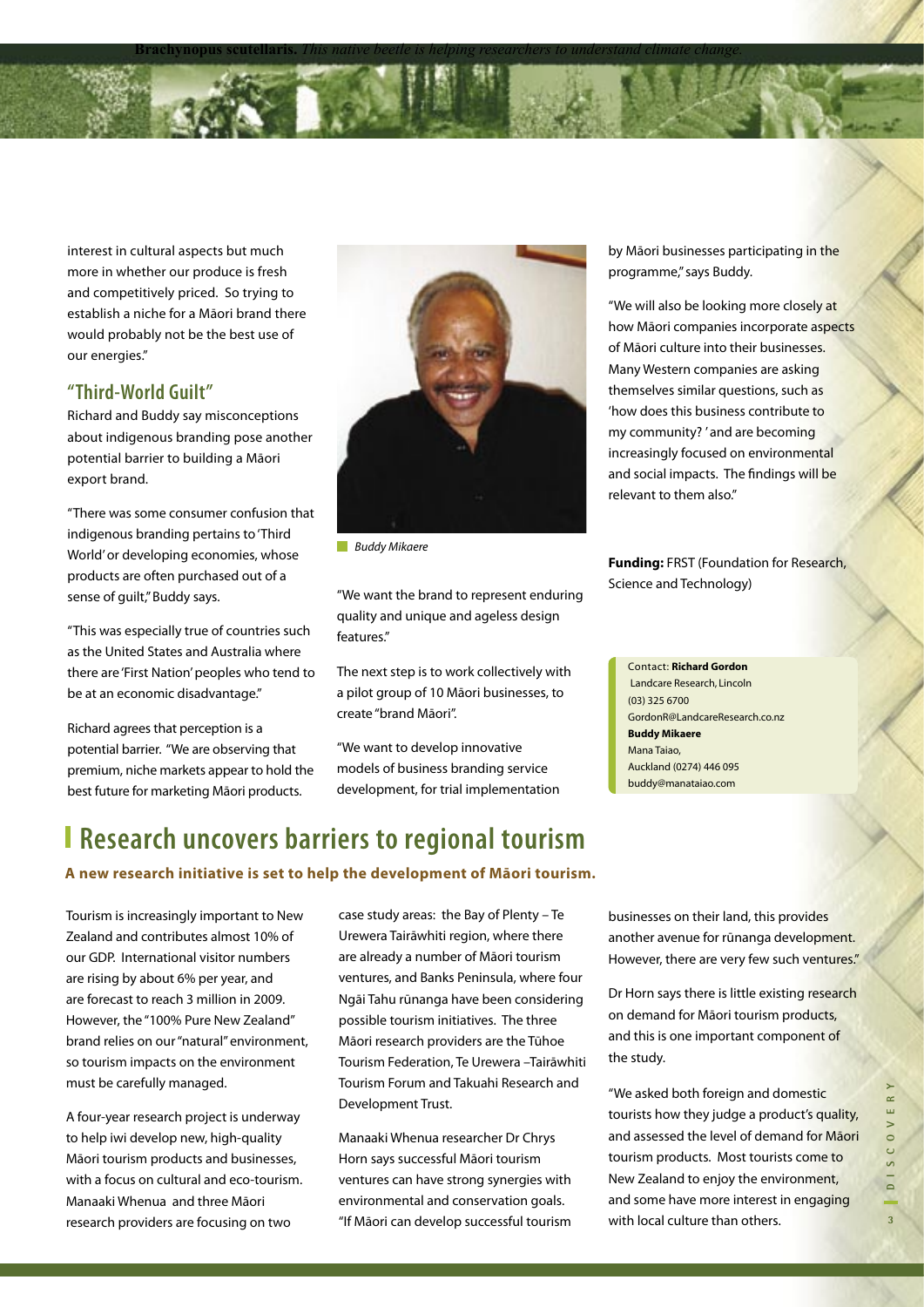"Interestingly, we found regional differences between the North and South Islands. Visitors to the North Island tend to express more interest in things Māori, which they tend to think of as Māori hangi and concerts, whereas visitors to the South Island are much more interested in adventure activities and natural  $\frac{5}{8}$ landscapes.

"For tourist activities outside urban centres, it may be that Māori are better able to develop their business without focusing on



Regular meetings are held with members of the four rūnanga on Banks Peninsula (Horomaka) to report on progress and to plan future directions. At the most recent meeting, Programme Leader, Dr Phil Hart (Manaaki Whenua) is pictured with some of the Horomaka researchers. **Back row**: Rei Simon (Wairewa), Peter Ramsden (Koukourārata), Iaean Cranwell (Wairewa), Phil Hart. **Front row**: Tim Manawatu (Ōnuku), Ngaire Tainui (Ōnuku), Robin Wybrow (Wairewa).

Māori products. However, providing some Māori 'flavour' might be very attractive."

### **Breaking down barriers**

The second strand of the research entails understanding how Māori businesses deal with the barriers they face.

Historically, urban Māori businesses have largely been successful whilst the development of rural Māori business has been more of a struggle. In the case of rural Māori tourism, this is essentially about finding ways to tempt tourists away from "the beaten track" to some of the more remote places like Te Urewera and Banks Peninsula.

Finance can often be a barrier. Banks will not lend against collectively owned land, and this frustrates many attempts by Māori to get into tourism seriously. Often, Māori have strong entrepreneurial instincts, but tourism businesses tend

to be just one of many projects they try their hand at. And partly because of this, Māori tourism businesses tend to be very small-scale and seasonal.

Also, there is a lack of appropriate tourism or business training for operators and staff of rural Māori ventures, and therefore a lack of progress in getting viable businesses off the ground.

Robin Wybrow, a director of the Takuahi Research and Development Trust, says there is a strong working relationship with Manaaki Whenua based on mutual trust, and this is the reason why Takuahi has entered into this project with much enthusiasm.

"The work truly demonstrates the value of collaborative projects.

"The preliminary research is already proving extremely helpful for us in formulating future business directions.

"It has made us rethink the question

– should we propogate a series of Ngāi Tahu businesses on Banks Peninsula, or should we build businesses that happen to be Ngāi Tahu?"

The work has raised similar issues for the fledgeling Māori tourism industry around Te Urewera, as iwi researcher Brenda Tahi explains.

"It seems to confirm the feeling that the area's pristine beauty and ecotourism is its main attraction, rather than its Māori heritage, but that the cultural element adds value to a visitor's stay."

Ms Tahi says the research is also having practical benefits. "For example, it has led to the development of a visitor feedback form, in which an operator can ask clients where they're from, why they came, and what they thought of their visit. This is providing very helpful quantitative information.

"The project has also helped make us aware and put us in touch with the wide range of agencies who assist and promote tourism businesses."

**Funding:** FRST (Foundation for Research, Science and Technology)

#### Contact: **Chrys Horn**

Landcare Research, Lincoln (03) 325 6700 HornC@LandcareResearch.co.nz **Robin Wybrow** 021 221 2208

Robin@NgaiTahu.iwi.nz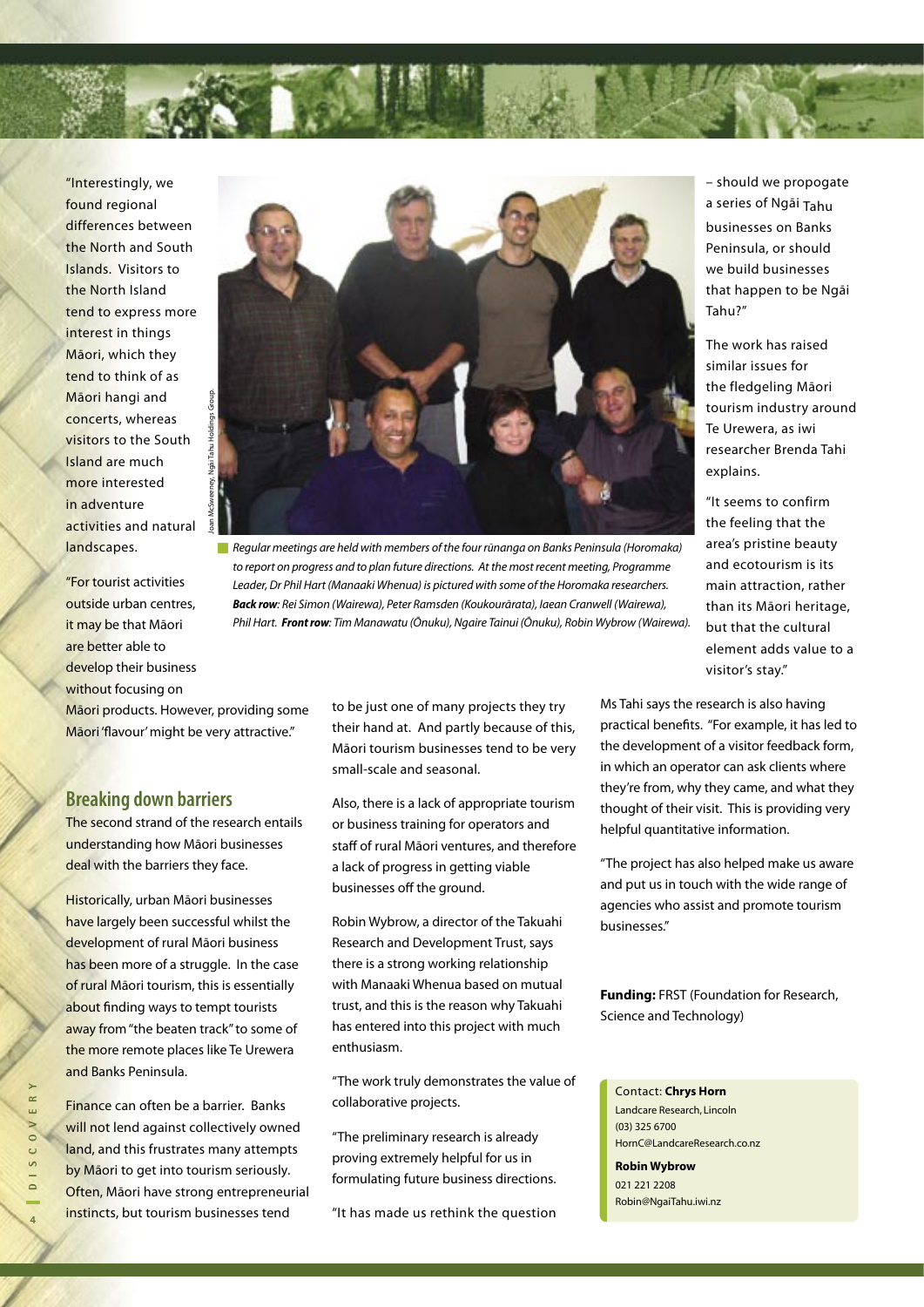#### **Project uncovers Māori perspectives on better waste management** I

**As part of a collaborative project on waste management, a team led by Manaaki Whenua is investigating Māori cultural and environmental views on managing waste, using a unique approach to profile the views of iwi. Researchers say the unexpectedly wide and complex range of viewpoints they are uncovering will assist efforts to find better solutions to New Zealand's waste management dilemmas.**

Municipal and wood fibre wastewater treatment operations in New Zealand produce more than 500 billion litres of effluent per year. The annual production of de-watered municipal sewage (biosolids) is about 77,000 tonnes and expected to grow, while about 112,000 dry tonnes of wastewater treatment solids are produced by the pulp and paper industry.

For many years, iwi throughout the country have objected to discharging sewage and other contaminants directly into water, largely due to the negative impacts this has on mahinga kai areas (traditional food gathering areas). Many instead favour application of wastes to land, both for economic and technical reasons and the belief that Papatūānuku (Mother Earth) can mitigate the harmful effects.

they wanted one of their 'own' to do this research," says Dr Ataria. Consequently, Craig Pauling (Ngāi Tahu) was seconded to Manaaki Whenua from the Ngāi Tahu Development Corporation's Kaupapa Taiao Natural Resources Unit to carry out the Ngāi Tahu part of the research.

Since he started, Craig has been gathering historical accounts and references related to waste and waste management. He has interviewed Ngāi Tahu members to identify their preferences for future waste management scenarios.

While the focus is on Ngāi Tahu solutions and how these may be better accepted and implemented, Craig is also taking the opportunity to compile information on traditional waste management practices generally – a topic poorly documented by early historians! He says he has uncovered a surprising range of approaches.

### **Avoiding mix-ups – a question of separation?**

Māori attitudes to waste management are diverse, and not as "black and white" as often thought. "The prevailing principle is separation, with Māori not wanting waste streams mixed together, and most importantly, with the food chain," Craig says. "Traditionally, each pā had separate areas for processing human waste and food waste, and separate areas for food supply and preparation. People also used ash and lime to break down waste more quickly and grew scented native plants to deal with unpleasant smells."

Craig says that there is evidence to suggest that some traditional treatment

To investigate these attitudes and values, a team of Manaaki Whenua, Forest Research and University of Canterbury scientists led by Dr Louis Tremblay and Dr Jamie Ataria has implemented a unique iwi-lead approach, working in partnership with Ngāi Tahu and Te Arawa.

"Iwi prefer a strong involvement in research that looks at their values. Māori have stipulated that



At Houmaitawhiti Marae near Lake Rotoiti, talking with local iwi about waste and resource issues. From left: Dr Jamie Ataria, Tutewehiwehi Kingi, Te Ariki Morehu, Guna Magesan (Ensis), Craig Pauling.

and disposal techniques involved use of water and that the belief that Māori absolutely object to discharges to waterways is not as clear-cut as many think. "Particular references state that some communities did discharge human waste to water. **Certain** waterways would be used for waste but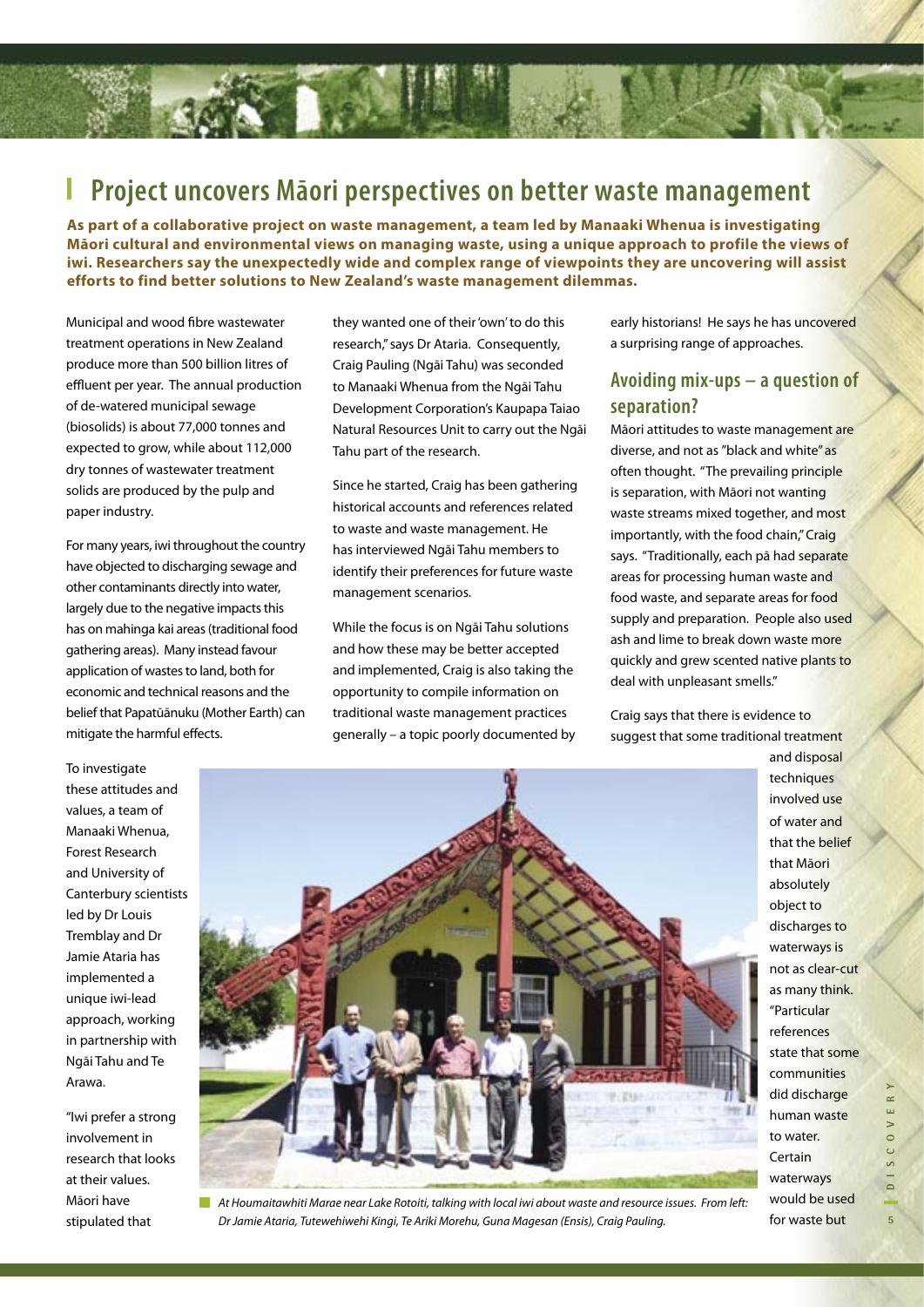

these were not food sources, or did not flow through the village or to places where food was gathered, and in some cases drains were built to channel this water away. In all cases, however, use of the land still played a role in the process.

"What is important to remember, however, is that today's communities don't have the same degree of knowledge or control over their food sources or what goes into each waterway, when, and by whom, especially for industrial chemicals or agricultural wastes. Further, the environment is more degraded and many culturally important sites for mahinga kai (food growing areas) are now contaminated.

"An additional challenge today is the occurrence of new chemical contaminants present in various products such as detergents, and solid wastes such as plastic that traditionally were not there. All traditional wastes were organic and broke down naturally in the environment. Further, in the past, Māori had total control over their food sources and territories. Mostly, it is land, and not water, that is seen as a cleanser and the appropriate

medium for the treatment and disposal of wastes, and Ngāi Tahu advocate landbased alternatives in the first instance."

One of the most interesting questions to come from the research so far is the debate about whether human wastes should be reused and recycled. "Although Māori recognise the cleansing effect of the whenua (land) and the need to deal with wastes, most references state that Māori chose not to use any form of manure on their gardens. Many would still rather see biosolids applied to forests and 'non-kai' areas than to pasture, and for it to be applied well away from waterways."

### **Forging new partnerships**

The project leader, Manaaki Whenua scientist Dr Louis Tremblay, says the research is indeed helping to create partnerships. "We have approached the issue from a 'seek first to understand' perspective. Having more knowledge of traditional practices has enlightened our viewpoint today.

"Many old practices were well thought out, and protected human health. Therefore, it is important to define these methods and when possible, include them in current practices.

"The research has also shattered some popular misconceptions, for example, that Māori didn't have planned ways to deal with wastes and never discharged human wastes to water. These are oversimplifications."

Dr Tremblay says that Quadruple Bottom Line reporting underpins this research. "There is a growing trend for research to aim to address cultural, as well as economic, environmental, and social concerns. This approach is becoming more widely embraced as communities start to come to terms with why it is important to put science and research within a cultural context."

**Funding:** FRST (Foundation for Research, Science and Technology)

#### Contact: **Craig Pauling, Louis Tremblay, Jamie Ataria**

Landcare Research, Lincoln (03) 325 67000 PaulingC@LandcareResearch.co.nz TremblayL@LandcareResearch.co.nz AtariaJ@LandcareResearch.co.nz

# **Fungal knowledge from the past extends knowledge today**

**A review of traditional Māori knowledge of fungi has extended what we know about our native fungi – and confirmed the fear that much traditional knowledge has been lost.**

About 7,000 species of fungi have been recorded in New Zealand, and it is estimated another 14,000 are yet to be found. More than 70,000 specimens are contained in the New Zealand Fungal Herbarium at Manaaki Whenua, Tamaki, Auckland.

The study was motivated by the need to assist in the recovery and retention of mātauranga (Māori traditional knowledge) of fungi, and by the scientific need to increase knowledge of New Zealand fungi generally.

Rebekah reviewed historical literature on fungi, and interviewed more than 50 people from Māori communities in Tūhoe, Te Roroa and Te Rarawa, plus Māori students from the University of Auckland.

### **Food and fungi**

Rebekah says, as in many parts of the world, the main use of fungi here has always been as a food source. "However, some were **not** considered prized meals!" . As the ethnographer Elsdon Best observed, "these poor foods were sought in times of scarcity," and many were bitter, and were steamed and mixed with other foods to make them more palatable.

The most widely eaten was probably harore (Armillaria spp.), which are common wood decomposers found on fallen tawa and other trees in late autumn and early winter. Harore is still collected as a food by some Māori, such as Tūhoe. The name harore is also used in a generic sense as the most appropriate Māori name for all kinds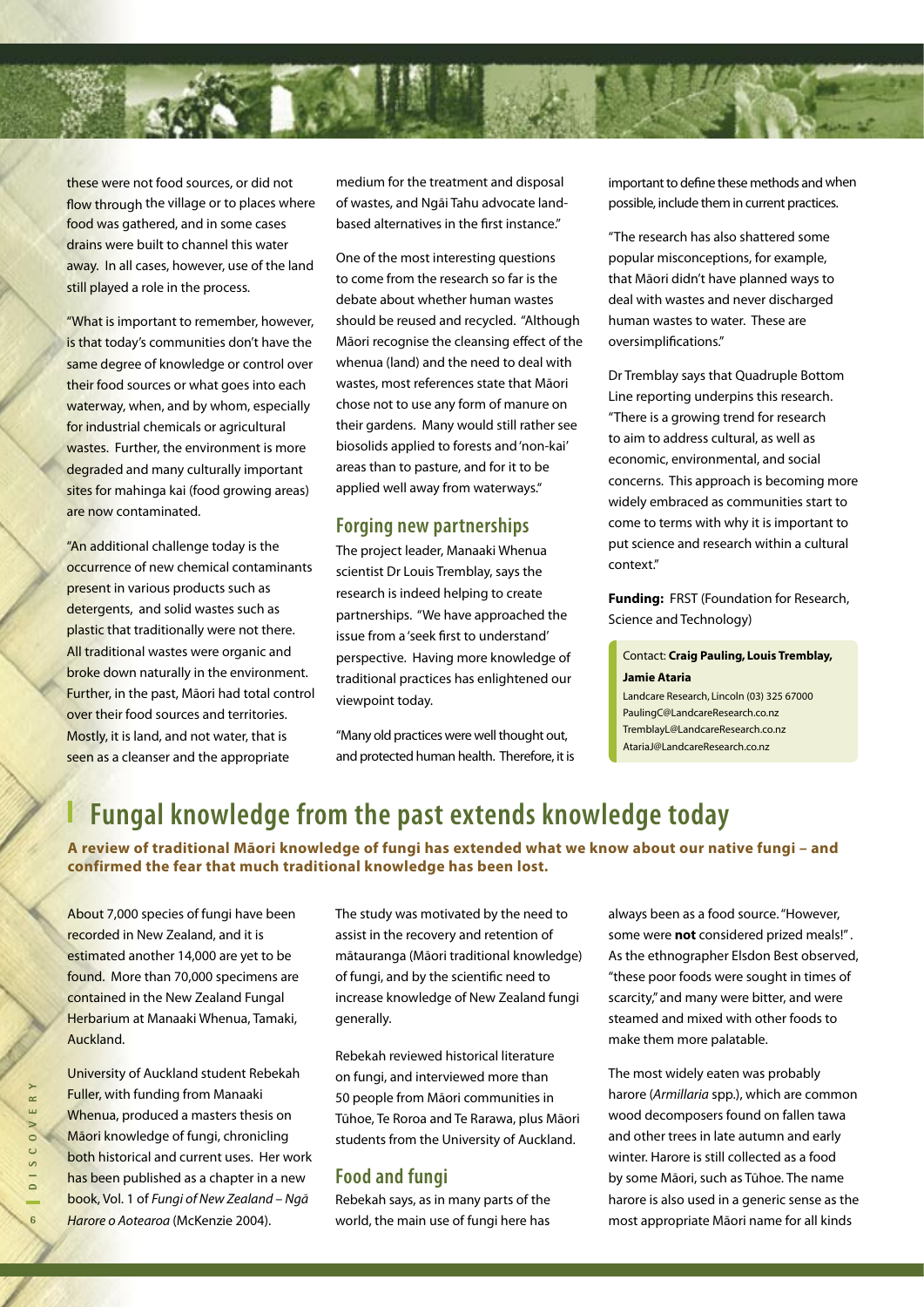

#### of fungi.

The edible hakeka (wood ear fungus, Auricularia cornea) was plentiful on rotten wood in lowland forests, but some Māori thought it tough and rubbery. However, the export trade in A. cornea to China provided a significant income for both Māori and European families in some areas in times of rural hardship.

Other fungi were eaten in their palatable younger forms, but not in their mature forms. In some communities, the outer part of young tutae whatitiri (basket fungus, Ileodictyon cibarium) was roasted and made a treat for the elderly or infirm. However, when the fungus matured and

burst, throwing out its curious white globe-shaped framework, its stench of rotting flesh was unendurable.

Also, some pukurau (puffballs) were eaten while still young and palatable. Mature puffballs (some of which can grow as large as footballs) were reportedly used as anaesthetics, to staunch bleeding, and to treat burns.

Other recorded uses as a medicine include puku tawai (the bracket fungus Laetiporus portentosus), which was applied as a seal for wounds, and used in "difficult labour". But most importantly, this fungus was used as tinder for fire carrying, as it smouldered for many hours. It was put to the same use in the world wars and 1930s depression.

Fungi also had important cultural uses. The awheto (vegetable caterpillar, Cordyceps robertsii) – a fascinating fungal parasite on moth larvae – was burnt, powdered and rubbed into cuts in the



 $\blacksquare$  Rebekah Fuller



Armillaria novaezelandiae or harore. Armillaria species were probably the most commonly eaten by Māori.



Hakeka, the wood ear fungus Auriculia cornea  $-a$ valuable export commodity.

skin as ink for ta-moko (tattooing).

However, few of these uses remain extant today.

### **Words, stories and science**

During her research, Rebekah encountered more than 180 Māori fungal names, many of which have no known equivalent scientific name.

"For most of these, poor historical descriptions of species combined with the loss of traditional knowledge among today's population make it impossible to assign modern scientific names. Many of the names are likely to be synonyms of the same species, and represent dialectical differences.

"Many names are morphologically descriptive, with metaphorical references to their appearance.

For example, five names have the word 'taringa' or 'ear' in them. Other names were not necessarily species specific, and further suggest that fungi were not a well-used resource. For example, tutae kehua (ghost excrement) was used to describe three species of fungi that are white, round when small, and found in soil.

"The iconic werewere-ōkako (blue entoloma, Entoloma hochstetteri) was linked with the blue wattle of the kōkako, and is now featured along with the kōkako on the New Zealand \$50 bank note."

Manaaki Whenua mycologist (fungal scientist) Dr Peter Buchanan says various kinds of scientific information are embedded in the names also, as well as in waiata (songs), whakataukī (proverbs) and kōrero (stories). "The names gave clues to fungal biology and ecology including host species, fruiting season,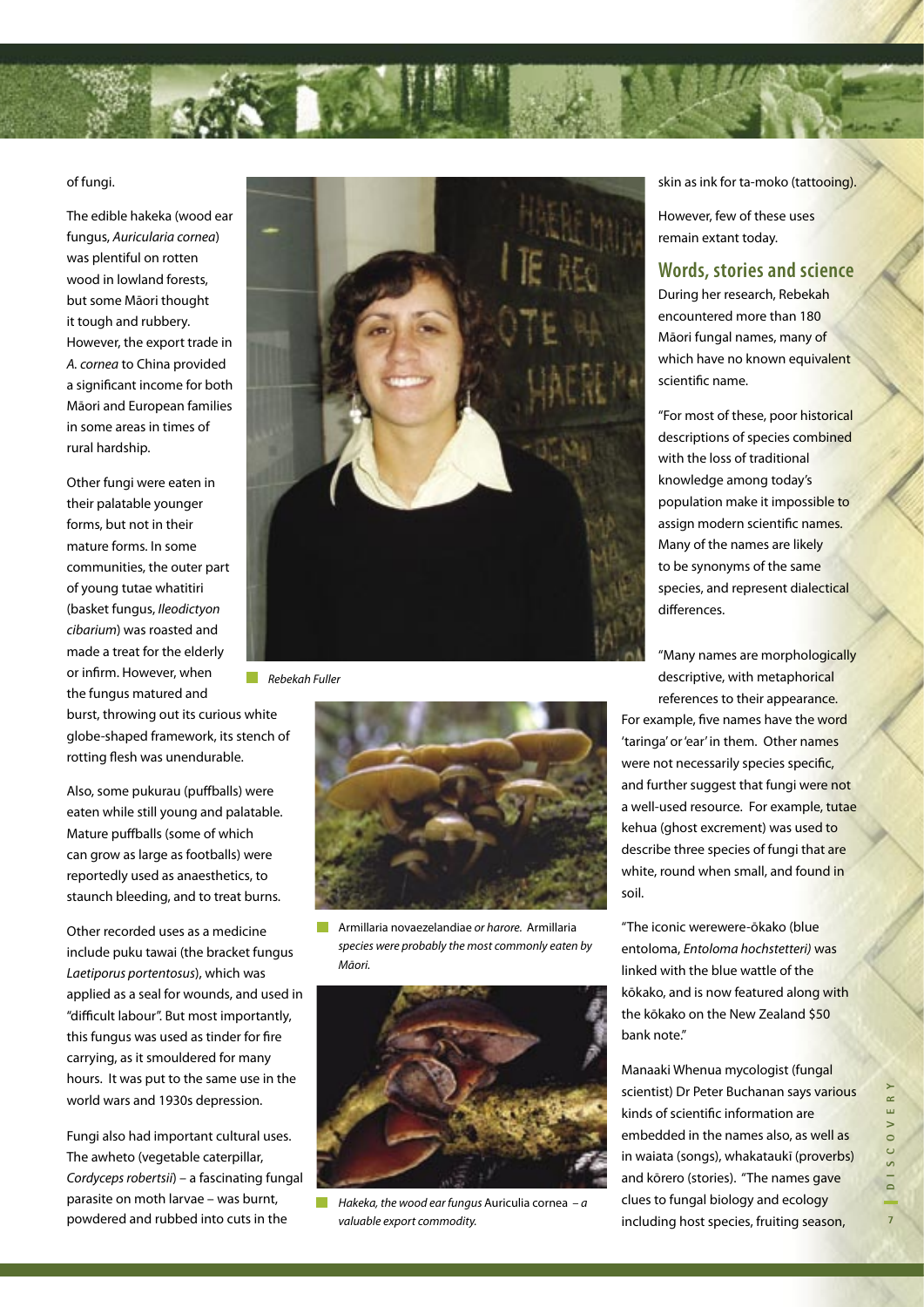

Ileodictyon cibarium (tutae whatatiri), attractive but repellent!

distribution, animal interactions, and morphology.

"This research has been able to link Māori names and uses of fungi to modern scientific species giving new meaning to some of the historical information, and at the same time increasing our scientific knowledge of species known and used by Māori," Dr Buchanan says.

McKenzie, E.H.C. ed. 2004: Introduction to Fungi of New Zealand. Fungi of New Zealand Vol. 1. xxxvi + 498 p.

**Funding**: Landcare Research



Pukurau can grow to the size of footballs. This is one is Calvatia gigantea.



 $\blacksquare$  Used in ta-moko – the awheto (Cordyceps robertsii, the vegetable caterpillar)



Healing qualities: puku tawai, the bracket fungus (Laetiporus pontentosus)



The unearthly beauty of werewere-kokako, the blue entoloma (Entoloma hochstetteri)

 123 Symonds Street, Newton Contact: **Rebekah Fuller**  (09) 379 7055 beks\_fuller@hotmail.com **Peter Buchanan** Landcare Research, Tamaki, Auckland (09) 574 4100 BuchananP@LandcareResearch.co.nz

### **Directors committed to sustainability message**

**Willie Te Aho and Denise Church bring strong leadership skills to Manaaki Whenua's board. They also share a passion for engaging the community in sustainability issues.**

Lawyer and businessman **Willie Te Aho** (Ngāti Kahungunu) says he hopes his tenure on the Board will help bring about a greater understanding and appreciation by Māori of the work done by Manaaki Whenua, and of science generally.

**Mr** Te Aho is currently Chief Executive of Indigenous Corporate Solutions (www. icsolutions.co.nz), which has developed best practice models for Māori protocol training, consultation, alternative dispute resolution, and Māori project management. He lives in Hamilton with his wife Linda and their two sons.



**Willie Te Aho** 

Formerly a staff solicitor for CJ McGuire in Parnell, Mr Te Aho has also been Chief Executive for Te Rūnanga o Turanganui a Kiwa (Gisborne), a tribal organisation with 65 staff and \$5million in assets, and Manager, Partner Relations, Carter Holt Harvey Corporate, with responsibility for commercial and regulatory relationships with Māori. He spent a year as Visiting Lecturer, Māori Development, at the University of Waikato's School of Social Science, and was a strategic planner with the Te Rūnanga o Kirikiriroa (Urban Māori Authority – Hamilton).

**8D I S C O V E R Y**  $\approx$  $\sim 0$  $0 1 S C$  $\overline{\mathbf{8}}$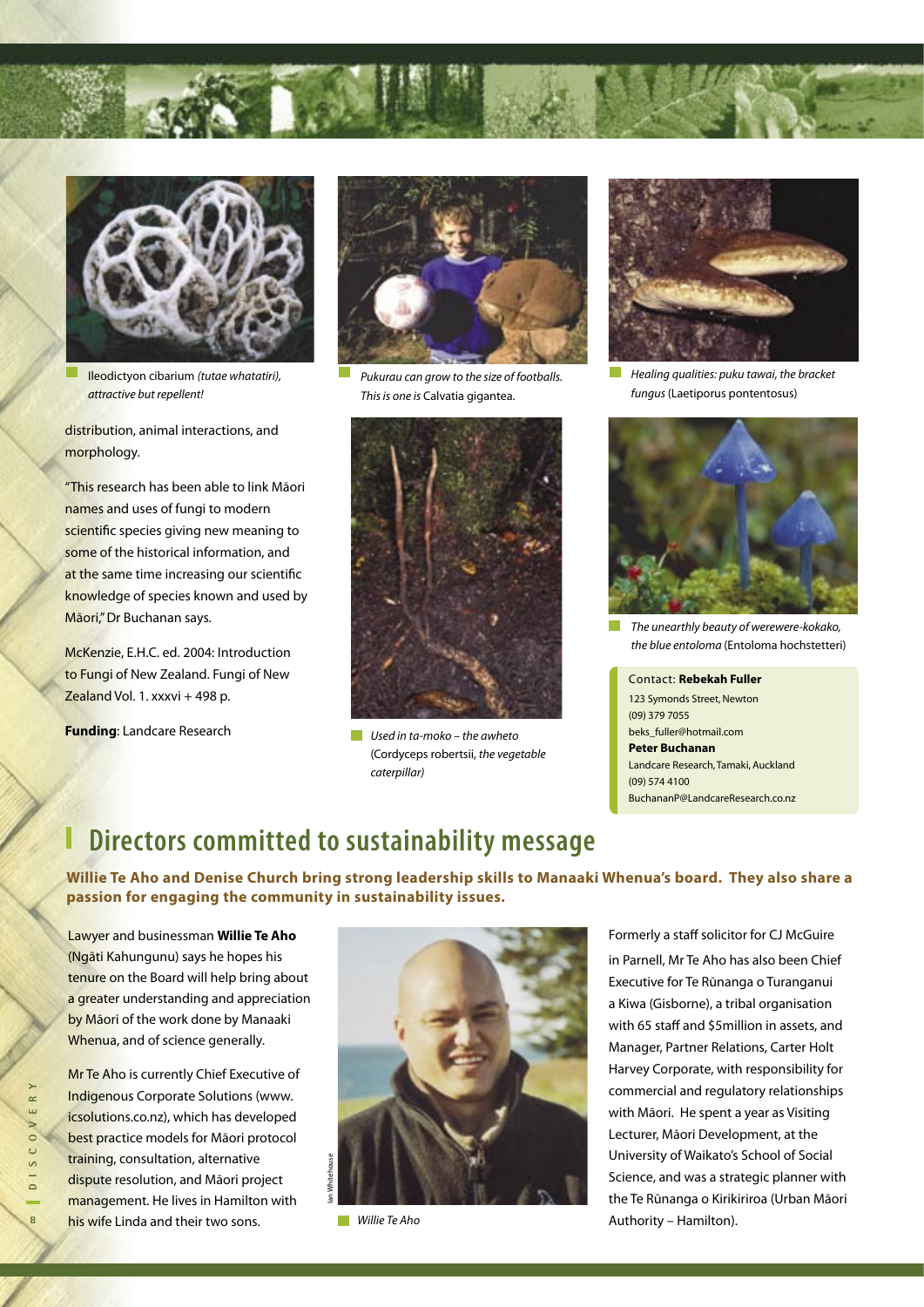

Mr Te Aho describes kapa haka as his main social interest, hobby and passion. His company (www.kapahakainternational. com) specialises in all aspects of the art.

A passionate proponent of sustainability – of being culturally, environmentally, economically and politically strong – he regards lack of education and personal commitment as the main challenges facing New Zealand today. "Simple behaviours like recycling are still not the norm. Until real care for the environment is embedded in our psyche, the environment will always play second fiddle to economic issues.

"As the proverb says, 'Toitu te Marae a Tāne, Toitu te Marae a Tangaroa, Toitu te Iwi.' If the domain of Tāne (forests and life within), and the domain of Tangaroa (oceans and life within) survive and prosper, then so too will the people."

**Denise Church QSO** has been on Manaaki Whenua's board for almost four years and comes from a background in environmental management and science, and organisational leadership. After taking degrees in Zoology, Economics and Resource Management, Ms Church has led a rich and varied career. Starting as a water quality scientist with MWD, she later worked as a resource planner for the Wellington Regional Council, helping instigate Wellington's first regional parks. In 1987 at the newly formed Ministry for the Environment, she led the Resource Management Law Reform Project,



Denise Church

involving, as she describes it, "some of the most stimulating debates on New Zealand's future."

After a year as a Rotary Graduate Fellow at the University of Madison, Wisconsin, Ms Church spent six years in the United Kingdom, working in central government, the oil and gas industry, and as director of Public Affairs for the Royal Society for the Protection of Birds.

In 1996 she took up the role of Chief Executive at the Ministry for the Environment, where she was involved in some critical first steps in climate change and waste management policy, and developing the biodiversity strategy.

"The first State of the Environment Report in 1997 was eye-opening for many with its clear statement that New Zealand had no

cause to be complacent about its clean and green image.

"Some of the most satisfying work for me was seeing the Ministry's work carried out into the community. At the same time, there is still a huge amount of work needed to increase individuals' understanding of the consequences of their resource use choices."

Ms Church retired from the Ministry in late 2001 to devote more time to her young daughter. She is now Deputy Chair of the Wellington Zoo and WWF New Zealand, and chairs the Ethics Advisory Panel for the Environmental Risk Management Authority.

Ms Church says her involvement on the Manaaki Whenua Board continues to be a highlight and she is especially proud of the Board's 50-Year visioning exercise, which refines Landcare Research's mission and guiding principles.

"It is a privilege to be associated with hugely talented and committed scientists who bring such strong energy and enthusiasm to their work, in an organisation that has a clear direction and sense of what it can bring to the future.

"It is exciting to think about how Manaaki Whenua can achieve its goals in sustainability most effectively."

# **Holistic approach helps forest, birds and trees**

**Forests deep in the heart of the Urewera are slowly yielding their secrets, as Manaaki Whenua works with local iwi to improve the fortunes of birds and regenerating native trees.**

Manaaki Whenua has a close working relationship with the Tūhoe Tuawhenua Trust, which administers Tuawhenuaowned forests surrounding Te Urewera National Park. The forests were extensively logged last century. The Trust has expressed concerns about the decline of forest birds, particularly the native wood pigeon, the kererū. They are also worried that some podocarp tree species such as rimu, mataī, tōtara, toromiro (miro) and kahikatea are not regenerating as well as they used to and going on to become large enough to reach the forest canopy. It is

thought the two problems are related, because kererū feed on podocarps and spread their seeds.

Manaaki Whenua ecologist Dr Rob Allen and his team have begun to develop research and management guidelines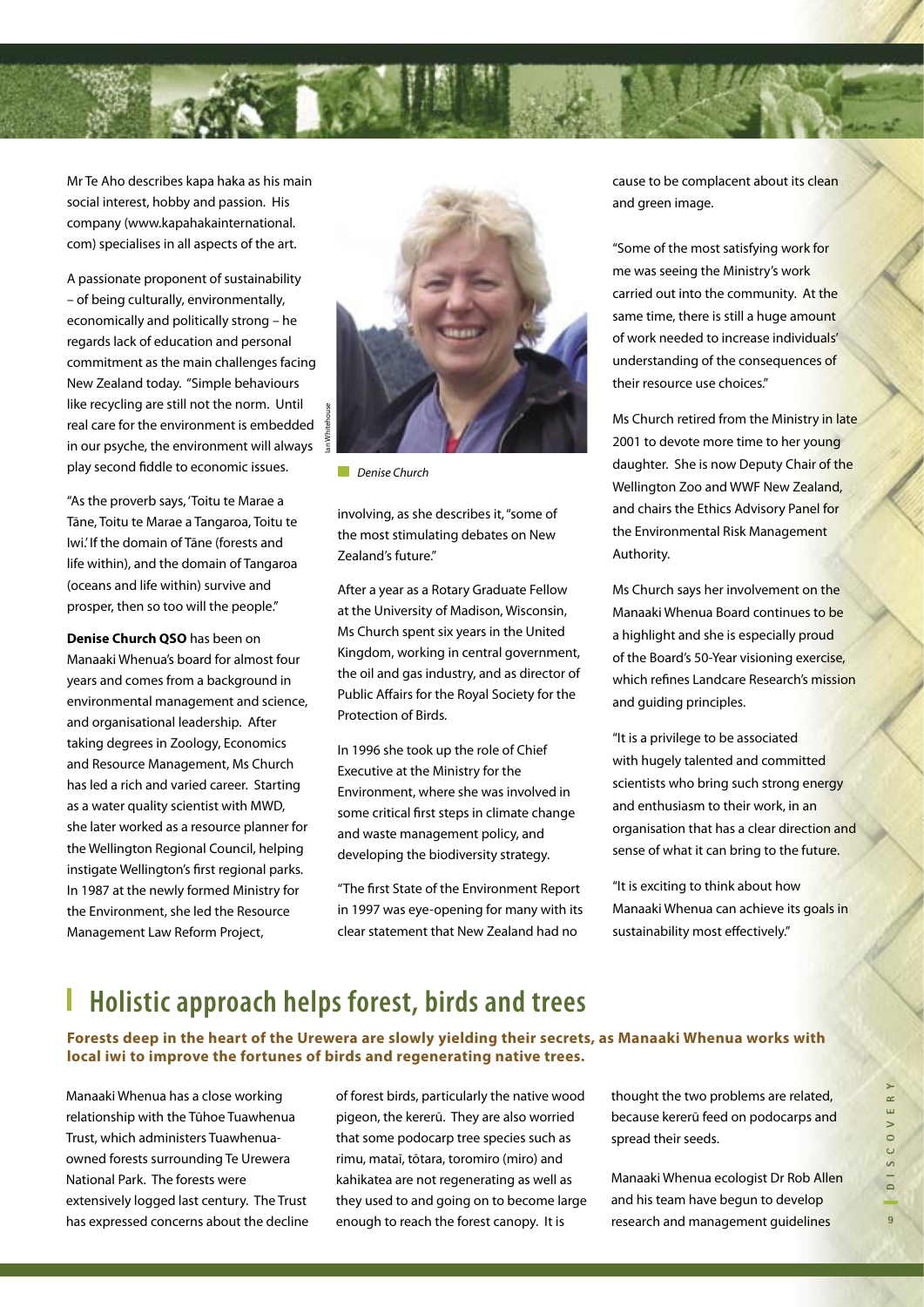

with the Tuawhenua Trust, to help restore

the forest ecosystem. Researchers are liaising closely with Trust members and local iwi, and Tūhoe students from Te Whare Wānanga o Awanuiārangi are being employed in the field.

Manaaki Whenua scientist Dr Fiona Carswell has been leading a project to ascertain which tree species are and are not thriving, and why.

Dr Carswell has confirmed that there are few podocarp seedlings in the forests. Also, as Trust members suspected, there seems to be a disproportionately large number of tawa seedlings.

"However, does this mean there are too few podocarps to ensure their future in the forest canopy? This is the next question we need to answer."

Manaaki Whenua and Tuawhenua researchers are clear that last

century's logging has removed most of the potential parent trees of podocarps. This may have given tawa an advantage in access to soil nutrients and light at the forest floor.

What is now required is knowledge of exactly where the

Kererū.  $\sim$ 

podocarps are regenerating, and whether their growth is restricted because of poor light or nutrients.

In addressing this question researchers have surveyed seedlings in three forest



**Jim Doherty (Tuawhenua Trust) and Larry Burrows (Manaaki** Whenua) struggle to reach around this large kahikatea to measure its diameter.

this five-year project.

Meanwhile, Manaaki Whenua ecologists Graham Nugent (Ngāti Tuwharetoa) and Dr Phil Lyver (Ngāti Toarangatira) have been researching the reasons for the decline of kererū.

"Logging may have been a factor with the removal of nesting habitat and food sources," Dr Lyver says. "However, kererū are also under serious threat from predators such as possums, rats and stoats, which take eggs, chicks and adults."

Mr Nugent says the study aims to reach a point where predation on kererū can be predicted from a simple assessment of pest numbers, rather than "the difficult and laborious job of monitoring kererū breeding success."

The team looked at logged and unlogged areas in the forest, in remote and easily accessible locations. They used bird counts, traps, tracking tunnels, and faecal

> pellet counts to find out the relative abundance of birds and pests in these areas.

"Numbers of rats and stoats varied little, but we caught almost twice as many possums in unlogged plots. Interestingly, we found higher densities of kererū in logged areas and fewer kererū in areas where more possums were found."

The next step in the

research is to deploy radio transmitters on kererū to find out where they nest and then set up data loggers and infrared video cameras near selected nests, to record whether kererū are receiving



blocks in an attempt to relate the presence of these seedlings to a range of factors such as altitude, available nutrients, and the presence or absence of other plant species. This is the first year of

**10D I S C O V E R Y**  $\approx$  $\circ$ S C  $\overline{\phantom{a}}$  $10$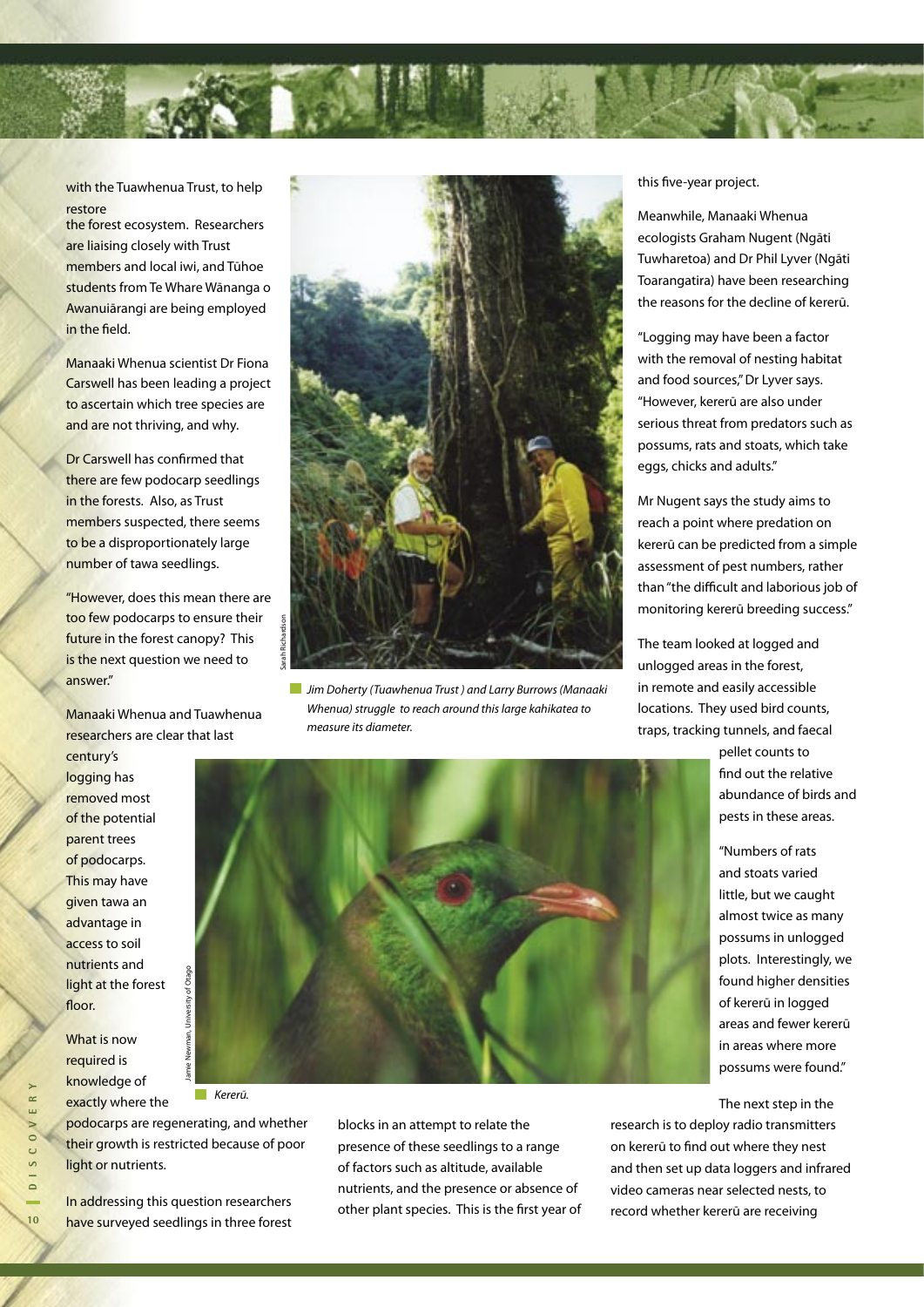

unwelcome visitors – possums, rats and stoats.

As well as using these modern-day methods, Dr Lyver and Tuawhenua team members are interviewing kaumatua about mātauranga kererū – historical knowledge of the wood pigeon.

"Over the generations, Tūhoe have built

up a vast amount of knowledge about the forests and the birds in it.

Such mātauranga will provide a much better understanding of how kererū numbers have changed over the years, and what this means for future populations of kererū. Just how this mātauranga will be handled in the context of a FRST funded piece of

research is a vital component of the overall research programme.

**Contact: Fiona Carswell** Landcare Research, Lincoln (03) 325 6701 CarswellF@LandcareResearch.co.nz

# **Research shows road to better understanding**

**A study on Māori values and concerns relating to road construction is forging a pathway toward better understanding between developers and Māori.**

An estimated 90% of New Zealand's significant Māori cultural sites have been destroyed or significantly altered over the years during road construction and associated developments.

In a four-year research project, Manaaki Whenua has joined forces with Opus International Consultants and environmental and heritage advisor from Ngāti Whātua, Bill Kapea, to reduce the "mismatch" between roading development and the way Māori value that land. The aim is to demonstrate the benefits of incorporating Mātauranga Māori (Māori knowledge) into usual roading practices, focusing initially on the Auckland Region.

The findings of this project will be presented to local authorities, developers, and Transit New Zealand.

The collaborators intend that this information will help reduce losses from delays that arise from misunderstandings, omissions and lack of

Craig Briggs

commitment to a bicultural approach in the planning and construction stages. They hope this research will also help minimise the negative impacts of roads on environmentally sensitive areas.



On the right track: Shaun Awatere

Manaaki Whenua resource economist Shaun Awatere (Ngāti Porou) says the main mechanism to incorporate Māori values into roading projects under the RMA is through conditions on consent or

> designation. "These typically cover such matters as avoiding wāhi tapu (burial grounds), procedures for dealing with human remains if uncovered during excavations, habitat protection or rehabilitation, techniques to manage stormwater, maintenance of fish passage from waterways to the sea, and restoration of areas around the roading site with native vegetation sourced from the local area.

"The key tenet of Māori resource management is 'sustainable use' – minimising the impact of your use on the environment.

"However, because Māori perspectives are not necessarily monetary in nature, this type of work has traditionally been less accepted by roading engineers."

The next stage of the project is to demonstrate just how Māori cultural values come into the mix, using what is called the "contingent valuation" method.